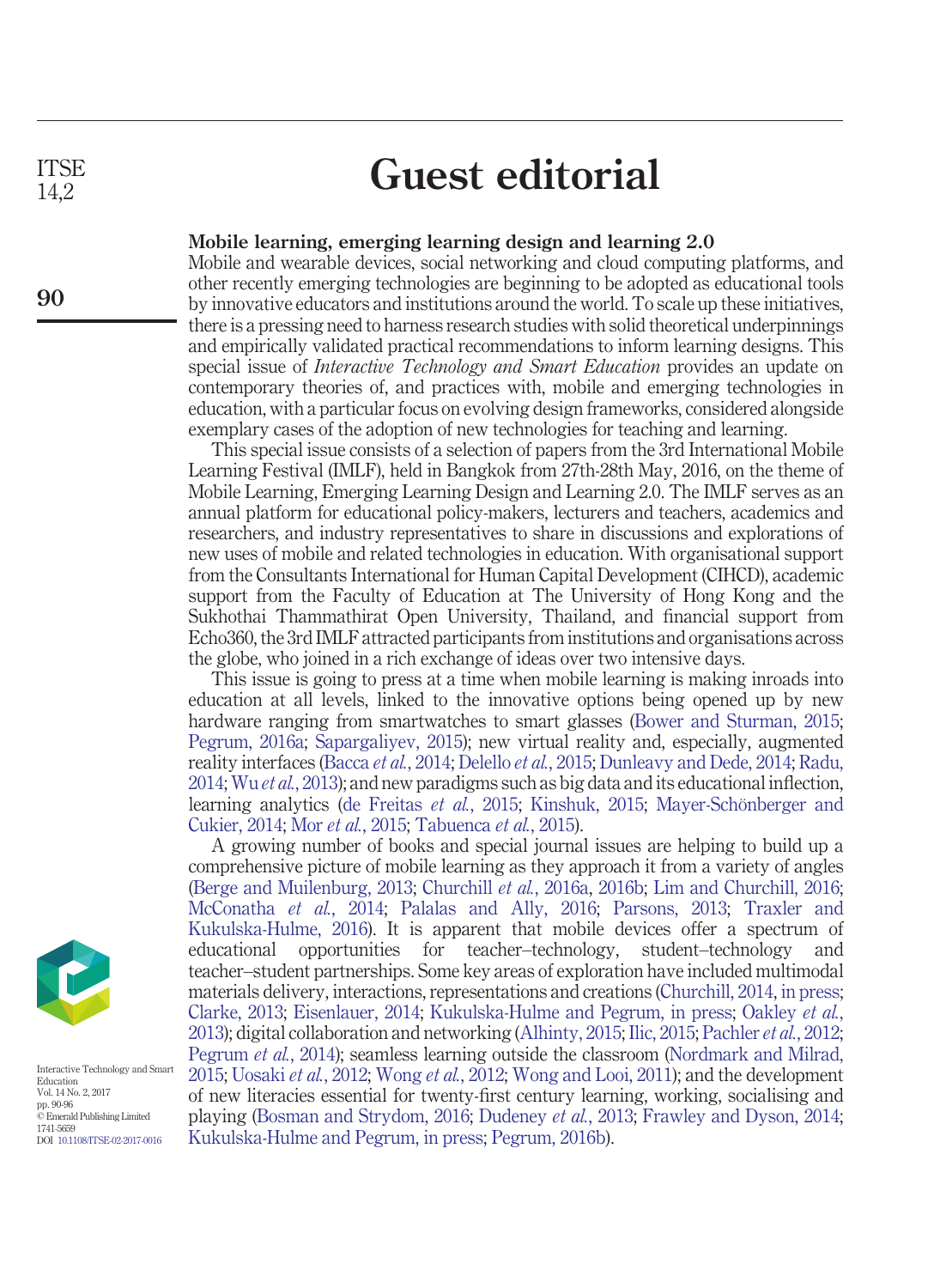In short, the conjunction of today's hardware and software opens up transformative pedagogical possibilities – not always fully realised as yet – across a variety of educational contexts [\(Cochrane, 2013;](#page-3-12) [Kearney](#page-4-5) *et al.*, 2015; [Kukulska-Hulme](#page-4-6) *et al.*, 2015; [Lindsay, 2016;](#page-5-11) [McConatha](#page-5-3) *et al.*, 2014). These pedagogical possibilities are in turn underpinned by the three levels, or paradigms, of mobile learning [\(Churchill](#page-3-13) *et al.*, 2014; [Pegrum, 2014;](#page-5-12) [Pegrum, 2016c\)](#page-5-13). While in practice these paradigms are rarely entirely isolated from each other, it is possible to say that learning with mobile technologies was typically the focus of early mobile learning studies [\(Anderson and Blackwood, 2004;](#page-2-3) [Churchill and Churchill, 2008;](#page-3-14) [Song and Fox, 2008\)](#page-6-8); learning by mobile learners became an increasing focus of the next wave of studies (Gu *et al.*[, 2011;](#page-4-7) [Kukulska-Hulme, 2013;](#page-4-8) [Woodill, 2011\)](#page-6-9); and mobile learning experiences have become a focus in more recent studies, which in varying degrees emphasise contextual learning [\(Reinders and Pegrum,](#page-6-10) [2016;](#page-6-10) [Sharples, 2016\)](#page-6-11) and seamless learning across contexts [\(Song, 2014;](#page-6-12) [Wong and](#page-6-7) [Looi, 2011\)](#page-6-7). Guest editorial

Faced with expanding possibilities for pedagogical transformation, educators must increasingly act as designers of learning materials, learning environments and learning experiences for their students, whether independently or in collaboration with programmers and instructional designers. Over recent years, this point has been widely noted in the general literature about educational technologies [\(Colpaert,](#page-3-15) [2016;](#page-3-15) [Garcia, 2014;](#page-4-9) [Gee, 2015;](#page-4-10) [Laurillard, 2012\)](#page-4-11). It is also increasingly being noted in the literature about mobile learning, where the learning possibilities both inside and outside the classroom are dramatically increased [\(Hockly, 2016;](#page-4-12) [Milrad](#page-5-14) *et al.*, 2013; Ng *et al.*[, 2010;](#page-5-15) [Reinders and Pegrum, 2016;](#page-6-10) [Sharples, 2016\)](#page-6-11). We are now seeing the rise of research on specific aspects of mobile learning design covering, for example, apps [\(Churchill](#page-3-4) *et al.*, 2016a, [2016b;](#page-3-5) [Dennen and Hao, 2014;](#page-3-16) [Kucirkova, 2016;](#page-4-13) [Leinonen](#page-4-14) *et al.*, 2016), mobile massive open online courses (MOOCs) [\(de Waard,](#page-3-17) [2013\)](#page-3-17), augmented reality (AR) games [\(Antonaci](#page-2-4) *et al.*, 2015; [Dunleavy, 2014;](#page-3-18) [Wetzel,](#page-6-13) [2013\)](#page-6-13), and even independently or semi-independently mobile learning technologies such as robots (Hung *et al.*[, 2013\)](#page-4-15). More broadly, we are witnessing the development of mobile design-based research (Ford *et al.*[, 2014;](#page-4-16) [Hoven and Palalas, 2011;](#page-4-17) [Leinonen](#page-4-14) *et al.*, 2016; [Palalas](#page-5-16) *et al.*, 2015). It is becoming clear that for effective integration of mobile technologies in education, appropriate learning designs are paramount. Such designs can, moreover, support interventions to transform teacher thinking in productive directions [\(Churchill](#page-3-19) *et al.*, 2013).

This special issue features five papers, which showcase research and evidence-based developments in mobile learning. The first three papers offer theoretical frameworks, or lenses, for mobile learning. First, Crompton discusses mobile learning from the perspective of challenges for teachers in the integration of mobile technologies into the curriculum. Her paper proposes an *mLearning Integration Framework* for the use of mobile devices in teaching and learning, comprising four main parts: Beliefs, Resources, Methods, and Purpose. Second, Burden and Kearney outline a *Mobile Pedagogical Framework* covering three key dimensions of mobile learning, namely, Personalisation, Authenticity and Collaboration. They describe the results of an international survey in which teacher educators self-rated their educational practices, reporting high ratings on Authenticity and some aspects of Collaboration, with lower ratings on Personalisation and certain aspects of Collaboration. Third, Stevenson and Hedberg trace the history of app usage in education, suggesting that recent advances in mobile technologies have opened up more pedagogically

**91**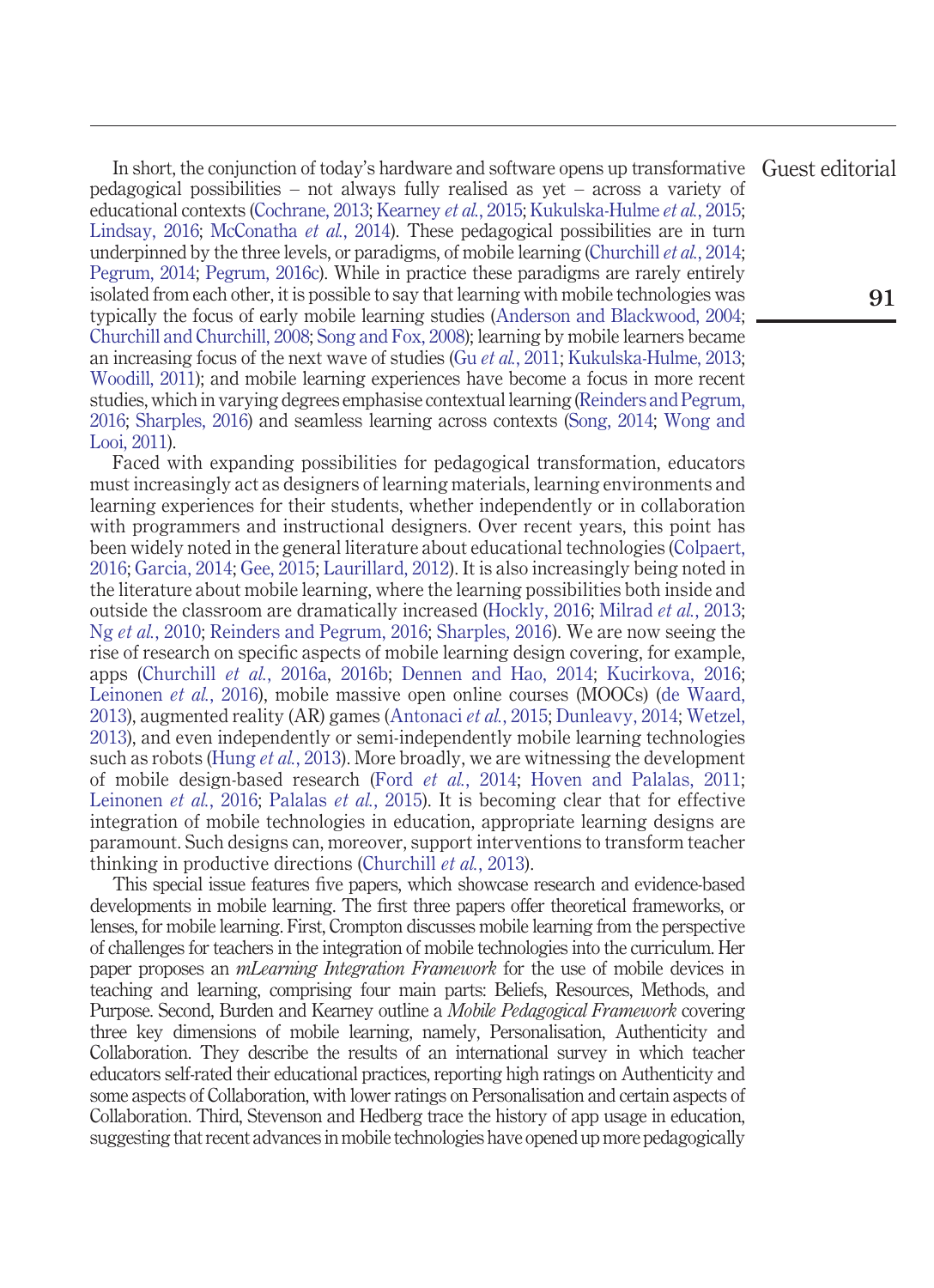effective options, with the approach of *app smashing* – where a variety of apps may be used in conjunction to achieve desired learning outcomes – showing promise for fostering constructivist learning linked to the development of higher order thinking skills.

The remaining two papers reflect on mobile approaches used in widely varying contexts. Rosario-Raymundo explores the use of QR codes to support professional workplace learning, reporting on a study which reveals the usefulness, acceptability and feasibility of this approach for labour room nurses in the Philippines. Isaías, Reis, Coutinho and Lencastre describe a three-dimensional immersive environment which incorporates empathic technologies, pointing the way forward to empathic virtual reality, AR and mixed reality learning environments. This final paper serves as a call for further research to investigate the relationships between learners equipped with personal multimedia devices, their teachers, and their institutions.

As an ensemble, these papers highlight the importance of underpinning the integration of mobile and other emerging technologies into education with appropriate learning design frameworks. To maximize the advantages offered by contemporary technologies, it is vital to refer to evidence-based design frameworks to guide research, practice and policy. It is hoped that future studies will continue to explore some of the research directions suggested in this collection.

To conclude, the authors would like to offer special thanks to the members of the IMLF Programme Committee for their guidance on the development of this special issue, and to the reviewers for strengthening the papers included here. In addition to this collection, we are working towards the establishment of an International Special Interest Group on Mobile Learning; we are planning to inaugurate a journal focusing on Mobile and Emerging Learning Design, which will provide an international forum for the exploration of the latest developments in mobile learning design and technology integration in education; and we are currently preparing for the 4th IMLF, to be held in Hong Kong in June, 2017. We look forward to seeing you there!

**Daniel Churchill**

*Faculty of Education, The University of Hong Kong, Hong Kong, Hong Kong, and* **Mark Pegrum**

*Faculty of Education, University of Western Australia, Crawley, Australia*

## **References**

- <span id="page-2-2"></span>Alhinty, M. (2015), "Young language learners' collaborative learning and social interaction as a motivational aspect of the iPad", *International Journal of Emerging Technologies in Learning*, Vol. 10 No. 2, pp. 24-29, available at: <http://online-journals.org/index.php/i-jet/article/view/4313>
- <span id="page-2-3"></span>Anderson, P. and Blackwood, A. (2004), "Mobile and PDA technologies and their future use in education", *JISC Technology and Standards Watch*, Vol. 4 No. 3, pp. 3-33.
- <span id="page-2-4"></span>Antonaci, A., Klemke, R. and Specht, M. (2015), "Towards design patterns for augmented reality serious games", in Brown, T.H. and van der Merwe, H.J. (Eds), 14th World Conference on Mobile and Contextual Learning – The Mobile Learning Voyage – From Small Ripples to Massive Open Waters, mLearn 2015, Venice, Italy, 17-24 October, Cham, Springer, pp. 273-282.
- <span id="page-2-0"></span>Bacca, J., Baldiris, S., Fabregat, R., Graf, S. and Kinshuk. (2014), "Augmented reality trends in education: a systematic review of research and applications", *Educational Technology & Society*, Vol. 17 No. 4, pp. 133-149.

<span id="page-2-1"></span>Berge, Z.L. and Muilenburg, L.Y. (Eds) (2013), *Handbook of Mobile Learning*, Routledge, New York, NY.

**92**

**ITSE** 14,2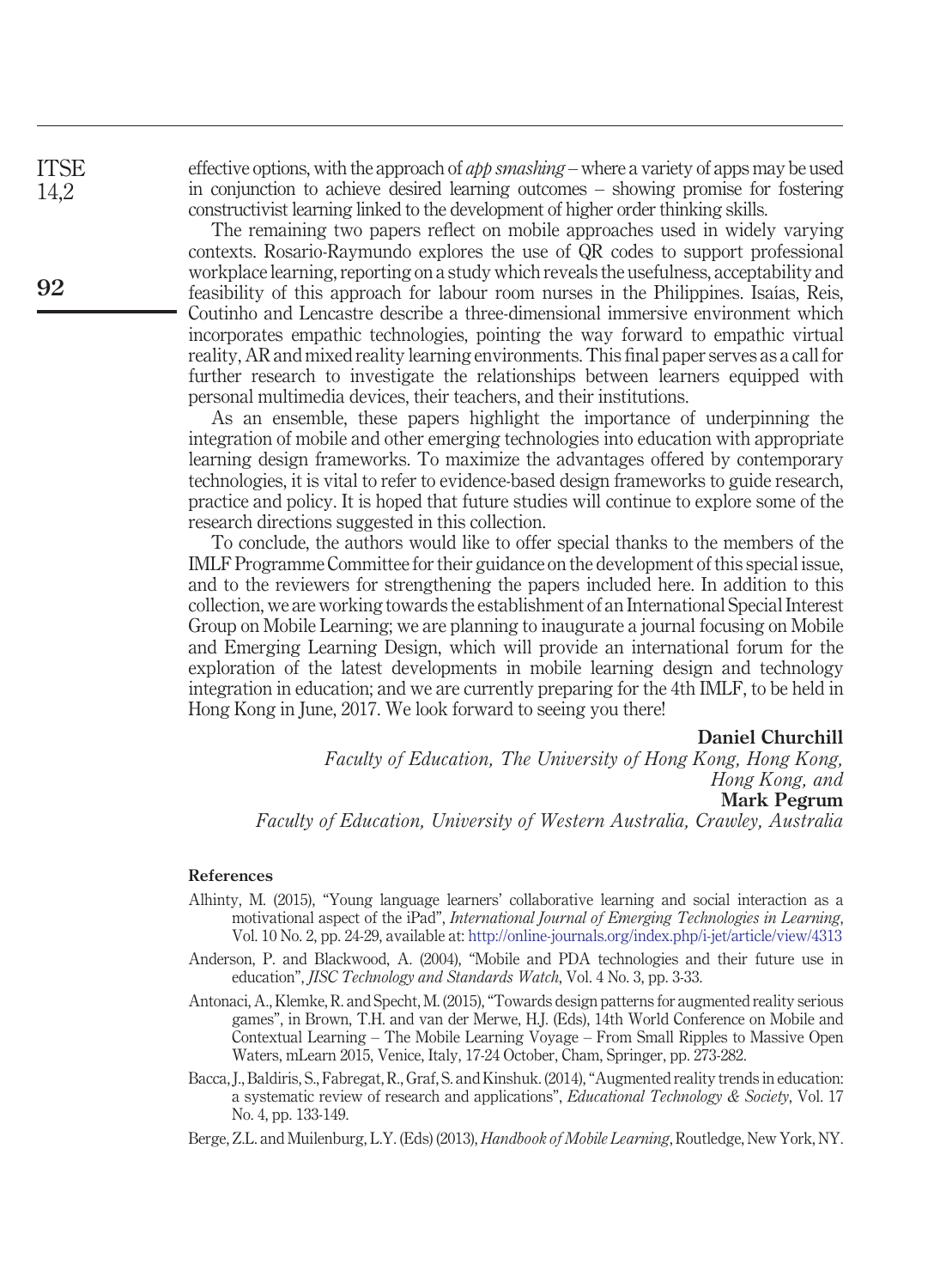- <span id="page-3-10"></span>Bosman, J.P. and Strydom, S. (2016), "Mobile technologies for learning: exploring critical mobile learning literacies as enabler of graduateness in a South African research-led university", *British Journal of Educational Technology*, Vol. 47 No. 3, pp. 510-519. Guest editorial
- <span id="page-3-0"></span>Bower, M. and Sturman, D. (2015), "What are the educational affordances of wearable technologies?", *Computers & Education*, Vol. 88, pp. 343-353.
- <span id="page-3-6"></span>Churchill, D. (2014), "Presentation design for 'conceptual model' learning objects", *British Journal of Education Technology*, Vol. 45 No. 1, pp. 136-148.
- <span id="page-3-7"></span>Churchill, D. (in press), *Digital Resources for Learning*, Springer.
- <span id="page-3-14"></span>Churchill, D. and Churchill, N. (2008), "Educational affordances of PDAs: a study of a teacher's exploration of this technology", *Computers & Education*, Vol. 50, pp. 1439-1450.
- <span id="page-3-19"></span>Churchill, D., King, M. and Fox, B. (2013), "Learning design for science education in the 21st century", *Journal of the Institute for Educational Research*, Vol. 45 No. 2, pp. 404-421.
- <span id="page-3-13"></span>Churchill, D., Lu, J. and Chiu, T.K.F. (2014), "Editorial: integrating mobile technologies, social media and learning design", *Educational Media International*, Vol. 51 No. 3, pp. 163-165.
- <span id="page-3-4"></span>Churchill, D., Fox, B. and King, M. (2016a), "Framework for designing mobile learning environments", in Churchill, D., Lu, J., Chiu, T.K.F. and Fox, B. (Eds), *Mobile Learning Design: Theories and Application*, Springer, pp. 3-25.
- <span id="page-3-5"></span>Churchill, D., Lu, J., Chiu, T.K.F. and Fox, B. (Eds) (2016b), *Mobile Learning Design: Theories and Application*, Springer.
- <span id="page-3-8"></span>Clarke, J. (2013), "Augmented reality, multimodal literacy and mobile technology: an experiment in teacher engagement", *Proceedings of the 12th World Conference on Mobile and Contextual Learning (mLearn 2013*), available at: [www.qscience.com/doi/pdfplus/10.5339/qproc.2013.](http://www.qscience.com/doi/pdfplus/10.5339/qproc.2013.mlearn.28) [mlearn.28](http://www.qscience.com/doi/pdfplus/10.5339/qproc.2013.mlearn.28)
- <span id="page-3-12"></span>Cochrane, T. (2013), "M-learning as a catalyst for pedagogical change", in Berge, Z.L. and Muilenburg, L.Y. (Eds), *Handbook of Mobile Learning*, Routledge, New York, NY, pp. 247-258.
- <span id="page-3-15"></span>Colpaert, J. (2016), "Foreword", in Martín-Monje, E., Elorza, I. and García Riaza, B. (Eds), *Technology-Enhanced Language Learning for Specialized Domains: Practical Applications and Mobility*, Routledge, London, pp. 17-20.
- <span id="page-3-3"></span>de Freitas, S., Gibson, D., Du Plessis, C., Halloran, P., Williams, E., Ambrose, M., Dunwell, I. and Arnab, S. (2015), "Foundations of dynamic learning analytics: using university student data to increase retention", *British Journal of Educational Technology*, Vol. 46 No. 6, pp. 1175-1188.
- <span id="page-3-17"></span>de Waard, I. (2013), "mMOOC design: ubiquitous, open learning in the cloud", in Berge, Z.L. and Muilenburg, L.Y. (Eds), *Handbook of Mobile Learning*, Routledge, New York, NY, pp. 356-368.
- <span id="page-3-1"></span>Delello, J.A., McWhorter, R.R. and Camp, K.M. (2015), "Integrating augmented reality in higher education: a multidisciplinary study of student perceptions", *Journal of Educational Multimedia and Hypermedia*, Vol. 24 No. 3, pp. 209-233.
- <span id="page-3-16"></span>Dennen, V.P. and Hao, S. (2014), "Paradigms of use, learning theory, and app design", in Miller, C. and Doering, A. (Eds), *The New Landscape of Mobile Learning: Redesigning Education in an App-Based World*, Routledge, New York, NY.
- <span id="page-3-18"></span><span id="page-3-11"></span>Dudeney, G., Hockly, N. and Pegrum, M. (2013), *Digital Literacies*, Pearson, Harlow.
- Dunleavy, M. (2014), "Design principles for augmented reality learning", *TechTrends*, Vol. 58 No. 1, pp. 28-34.
- <span id="page-3-2"></span>Dunleavy, M. and Dede, C. (2014), "Augmented reality teaching and learning", in Spector, J.M., Merrill, M.D., Elen, J. and Bishop, M.J. (Eds), *Handbook of Research on Educational Communications and Technology*, 4th ed., Springer, New York, pp. 735-745.
- <span id="page-3-9"></span>Eisenlauer, V. (2014), "Multimodality in mobile-assisted language learning", in Kalz, M., Bayyurt, Y. and Specht, M. (Eds), 13th World Conference on Mobile and Contextual Learning – Mobile as Mainstream – Towards Future Challenges in Mobile Learning, mLearn 2014, Istanbul, Turkey, 3-5 November, Springer, Cham, pp. 328-338.

**93**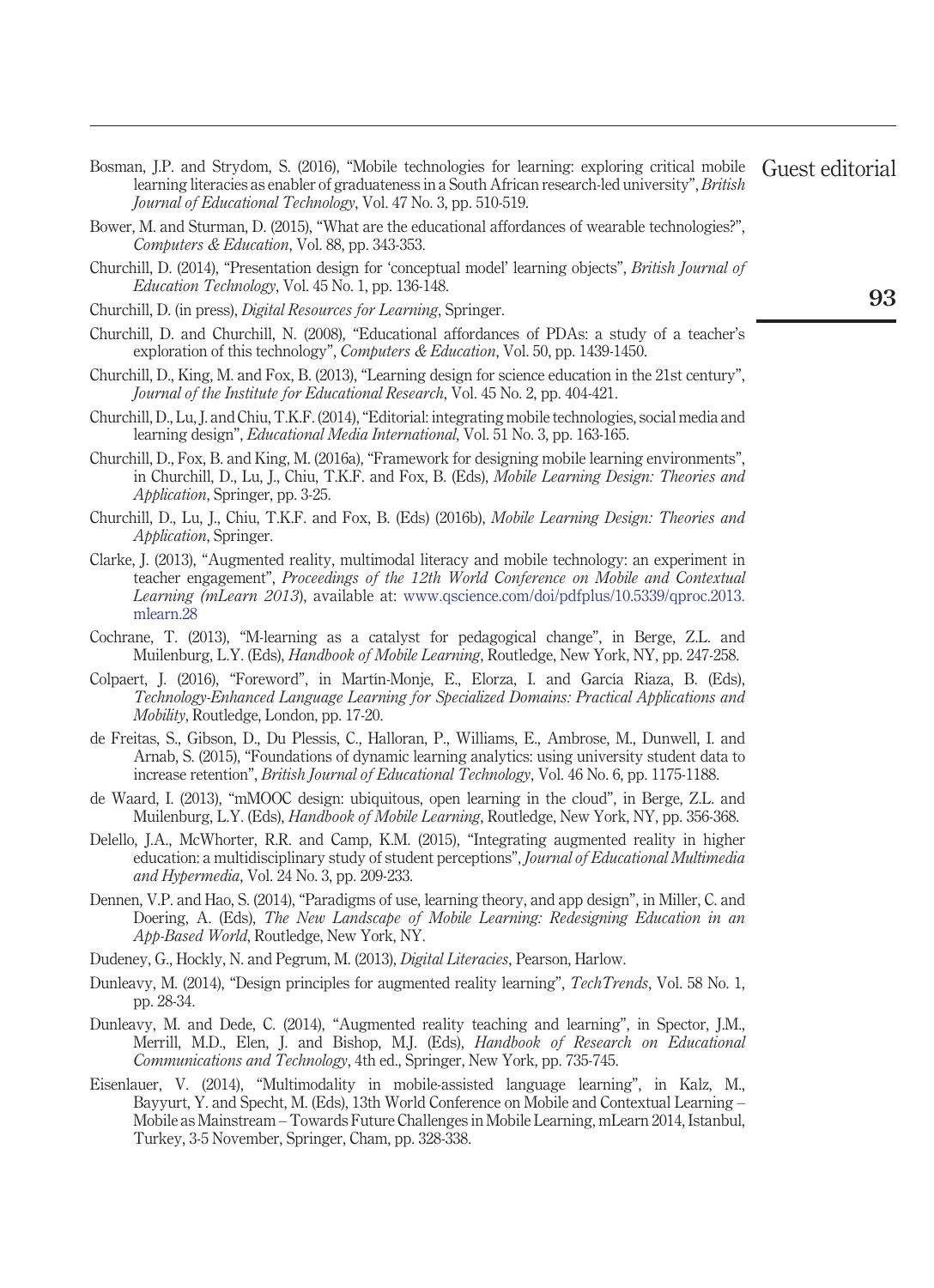<span id="page-4-17"></span><span id="page-4-16"></span><span id="page-4-15"></span><span id="page-4-14"></span><span id="page-4-13"></span><span id="page-4-12"></span><span id="page-4-11"></span><span id="page-4-10"></span><span id="page-4-9"></span><span id="page-4-8"></span><span id="page-4-7"></span><span id="page-4-6"></span><span id="page-4-5"></span><span id="page-4-4"></span><span id="page-4-3"></span><span id="page-4-2"></span><span id="page-4-1"></span><span id="page-4-0"></span>

| Ford, M., Herselman, M. and Botha, A. (2014), "Building an mlearning research framework through<br>design science research", in Kalz, M., Bayyurt, Y. and Specht, M. (Eds), <i>Proceeding of the 13th</i><br>World Conference on Mobile and Contextual Learning – Mobile as Mainstream - Towards Future<br>Challenges in Mobile Learning, mLearn 2014, Istanbul, Turkey, 3-5 November, Springer, Cham, |
|--------------------------------------------------------------------------------------------------------------------------------------------------------------------------------------------------------------------------------------------------------------------------------------------------------------------------------------------------------------------------------------------------------|
| Frawley, J.K. and Dyson, L.E. (2014), "Mobile literacies: navigating multimodality, informal learning<br>contexts and personal ICT ecologies", in Kalz, M., Bayyurt, Y. and Specht, M. (Eds), Proceeding<br>of the 13th World Conference on Mobile and Contextual Learning – Mobile as Mainstream -<br>Towards Future Challenges in Mobile Learning, mLearn 2014, Istanbul, Turkey, 3-5 November,      |
| Garcia, A. (2014), "Teacher agency and connected learning", in Garcia, A. (Ed.), Teaching in the<br>Connected Learning Classroom, Digital Media and Learning Research Hub, Irvine, CA, pp. 6-9,<br>available at: http://dmlhub.net/publications/teaching-connected-learning-classroom                                                                                                                  |
|                                                                                                                                                                                                                                                                                                                                                                                                        |
| Gu, X., Gu, F. and Laffey, J.M. (2011), "Designing a mobile system for lifelong learning on the move",                                                                                                                                                                                                                                                                                                 |
| Hockly, N. (2016), "Designer learning: the teacher as designer of mobile-based classroom learning<br>experiences", in Martín-Monje, E., Elorza, I. and García Riaza, B. (Eds), Technology-Enhanced<br>Language Learning for Specialized Domains: Practical Applications and Mobility, Routledge,                                                                                                       |
| Hoven, D. and Palalas, A. (2011), "(Re)conceptualizing design approaches for mobile language learning",                                                                                                                                                                                                                                                                                                |
| Hung, I.-C., Chao, K.-J., Lee, L. and Chen, N.-S. (2013), "Designing a robot teaching assistant for<br>enhancing and sustaining learning motivation", <i>Interactive Learning Environments</i> , Vol. 21                                                                                                                                                                                               |
| Ilic, P. (2015), "The effects of mobile collaborative activities in a second language course", <i>International</i>                                                                                                                                                                                                                                                                                    |
| Kearney, M., Burden, K. and Rai, T. (2015), "Investigating teachers' adoption of signature mobile                                                                                                                                                                                                                                                                                                      |
| Kinshuk (2015), "Roadmap for adaptive and personalized learning in ubiquitous environments", in<br>Kinshuk and Huang, R. (Eds), <i>Ubiquitous Learning Environments and Technologies</i> , Springer,                                                                                                                                                                                                   |
| Kucirkova, N. (2016), "iRPD – a framework for guiding design-based research for iPad apps", <i>British</i>                                                                                                                                                                                                                                                                                             |
| Kukulska-Hulme, A. (2013), "Mobile learners: who are they and who will they become?", in Berge, Z.L.<br>and Muilenburg, L.Y. (Eds), <i>Handbook of Mobile Learning</i> , Routledge, New York, NY,                                                                                                                                                                                                      |
| Kukulska-Hulme, A. and Pegrum, M. (in press), "Linguistic diversity in online and mobile learning", in<br>Creese, A. and Blackledge, A. (Eds), Handbook on Language and Superdiversity, Routledge.                                                                                                                                                                                                     |
| Kukulska-Hulme, A., Norris, L. and Donohue, J. (2015), "Mobile pedagogy for English language<br>teaching: a guide for teachers", <i>ELT Research Papers</i> 14.07, British Council, London, available at:                                                                                                                                                                                              |
| Laurillard, D. (2012), Teaching as a Design Science: Building Pedagogical Patterns for Learning and                                                                                                                                                                                                                                                                                                    |
| Leinonen, T., Keune, A., Veermans, M. and Toikkanen, T. (2016), "Mobile apps for reflection in learning:<br>a design research in K-12 education", <i>British Journal of Educational Technology</i> , Vol. 47 No. 1,                                                                                                                                                                                    |
| Lim, C.P. and Churchill, D. (2016), "Editorial: mobile learning", Interactive Learning Environments,                                                                                                                                                                                                                                                                                                   |
|                                                                                                                                                                                                                                                                                                                                                                                                        |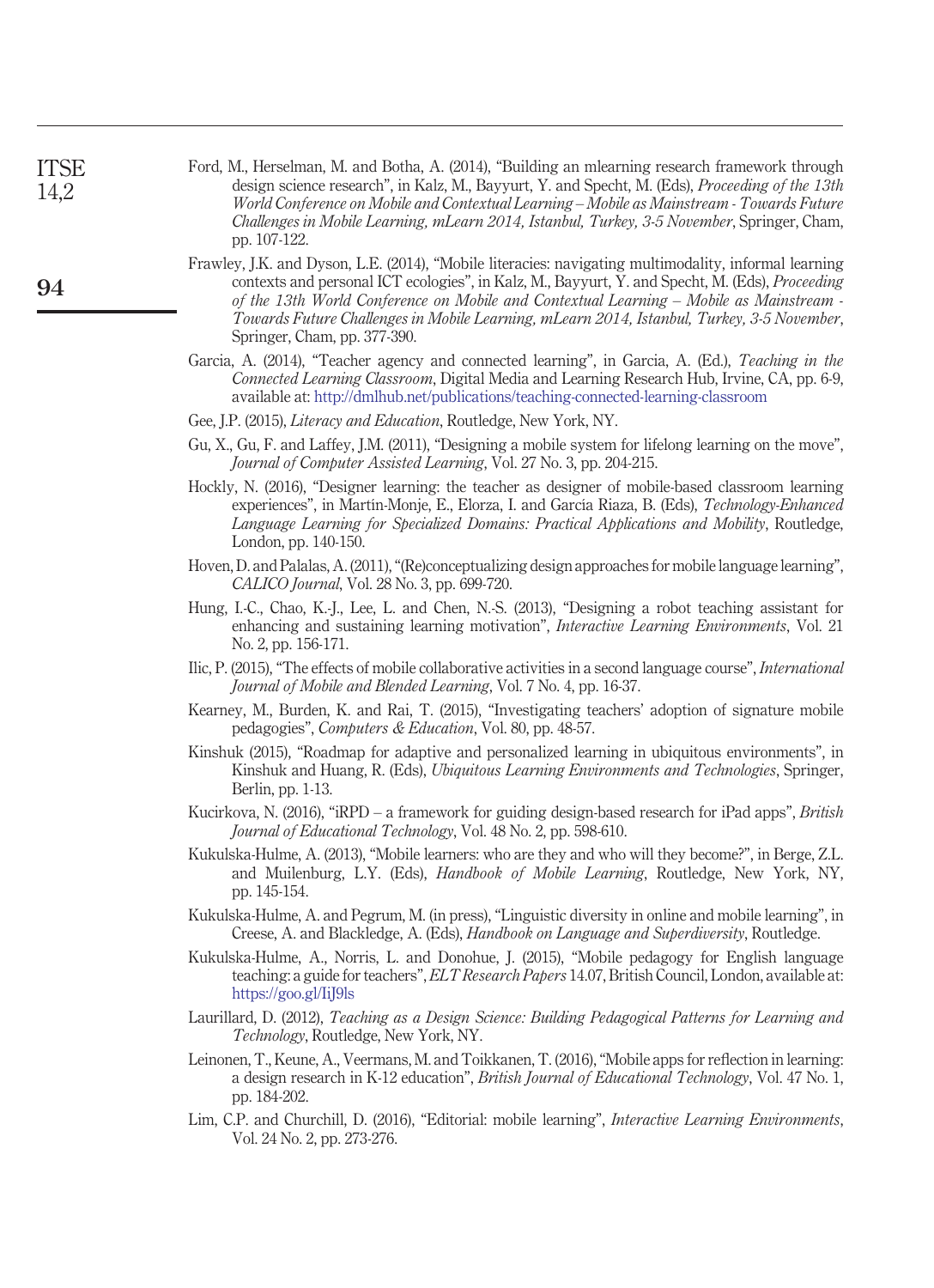- <span id="page-5-11"></span>Lindsay, L. (2016), "Transformation of teacher practice using mobile technology with one-to-one classes: M-learning pedagogical approaches", *British Journal of Educational Technology*, Vol. 47 No. 5, pp. 883-892. Guest editorial
- <span id="page-5-3"></span>McConatha, D., Penny, C., Schugar, J. and Bolton, D. (Eds) (2014), *Mobile pedagogy and perspectives on teaching and learning*. Hershey, PA: Information Science Reference.
- <span id="page-5-1"></span>Mayer-Schönberger, V. and Cukier, K. (2014), *Learning with Big Data: The Future of Education*, Eamon Dolan, Boston, MA.
- <span id="page-5-14"></span>Milrad, M., Wong, L.-H., Sharples, M., Hwang, G.-J., Looi, C.-K. and Ogata, H. (2013), "Seamless learning: an international perspective on next-generation technology-enhanced learning", in Berge, Z.L. and Muilenburg, L.Y. (Eds), *Handbook of Mobile Learning*, Routledge, New York, NY, pp. 95-108.
- <span id="page-5-2"></span>Mor, Y., Ferguson, R. and Wasson, B. (2015), "Editorial: learning design, teacher inquiry into student learning and learning analytics: a call for action", *British Journal of Educational Technology*, Vol. 46 No. 2, pp. 221-229.
- <span id="page-5-15"></span>Ng, W., Nicholas, H., Loke, S. and Torabi, T. (2010), "Designing effective pedagogical systems for teaching and learning with mobile and ubiquitous devices", in Goh, T.T. (Ed.), *Multiplatform e-learning Systems and Technologies: Mobile Devices for Ubiquitous ICT-Based Education*, Information Science Reference, Hershey, PA, pp. 42-56.
- <span id="page-5-9"></span>Nordmark, S. and Milrad, M. (2015), "Influencing everyday teacher practices by applying mobile digital storytelling as a seamless learning approach", in Brown, T.H. and van der Merwe, H.J. (Eds), 14th World Conference on Mobile and Contextual Learning – The Mobile Learning Voyage – From Small Ripples to Massive Open Waters, mLearn 2015, Venice, Italy, 17-24 October, Springer, Cham, pp. 256-272.
- <span id="page-5-6"></span>Oakley, G., Howitt, C., Garwood, R. and Durack, A.-R. (2013), "Becoming multimodal authors: pre-service teachers' interventions to support young children with autism", *Australasian Journal of Early Childhood*, Vol. 38 No. 3, pp. 86-96.
- <span id="page-5-7"></span>Pachler, N., Ranieri, M., Manca, S. and Cook, J. (2012), "Editorial: social networking and mobile learning", *British Journal of Educational Technology*, Vol. 43 No. 5, pp. 707-710.
- <span id="page-5-4"></span>Palalas, A. and Ally, M. (Eds) (2016), *The International Handbook of Mobile-Assisted Language Learning*, China Central Radio & TV University Press, Beijing.
- <span id="page-5-16"></span>Palalas, A., Berezin, N., Gunawardena, C. and Kramer, G. (2015), "A design based research framework for implementing a transnational mobile and blended learning solution", *International Journal of Mobile and Blended Learning*, Vol. 7 No. 4, pp. 57-74.
- <span id="page-5-5"></span>Parsons, D. (Ed.) (2013), *Innovations in Mobile Educational Technologies and Applications*, Information Science Reference, Hershey, PA.
- <span id="page-5-12"></span>Pegrum, M. (2014), *Mobile Learning: Languages, Literacies and Cultures*, Palgrave Macmillan, Basingstoke.
- <span id="page-5-0"></span>Pegrum, M. (2016a), "Future directions in mobile learning", in Churchill, D., Lu, J., Chiu, T.K.F. and Fox, B. (Eds), *Mobile Learning Design: Theories and Application*, Springer, pp. 413-431.
- <span id="page-5-10"></span>Pegrum, M. (2016b), "Languages and literacies for digital lives", in Martín-Monje, E., Elorza, I. and García Riaza, B. (Eds), *Technology-Enhanced Language Learning for Specialized Domains: Practical Applications and Mobility*, Routledge, London, pp. 9-22.
- <span id="page-5-13"></span>Pegrum, M. (2016c), "Three agendas for MALL", in Palalas, A. and Ally, M. (Eds), *The International Handbook of Mobile-Assisted Language Learning*, China Central Radio & TV University Press, Beijing, pp. 86-112.
- <span id="page-5-8"></span>Pegrum, M., Oakley, G., Lim, C.P., Xiong, X.B. and Yan, H. (2014), "Digital storytelling across cultures: connecting Chinese and Australian schools", in Kommers, P., Issa, T., Issa, T., Chang, D.-F. and Isaías, P. (Eds), *Proceedings of the International Conferences on Educational Technologies (ICEduTech 2014) and Sustainability, Technology and Education 2014 (STE 2014), New Taipei City, Taiwan, 10-12 December*, IADIS Press, pp. 191-196.

**95**